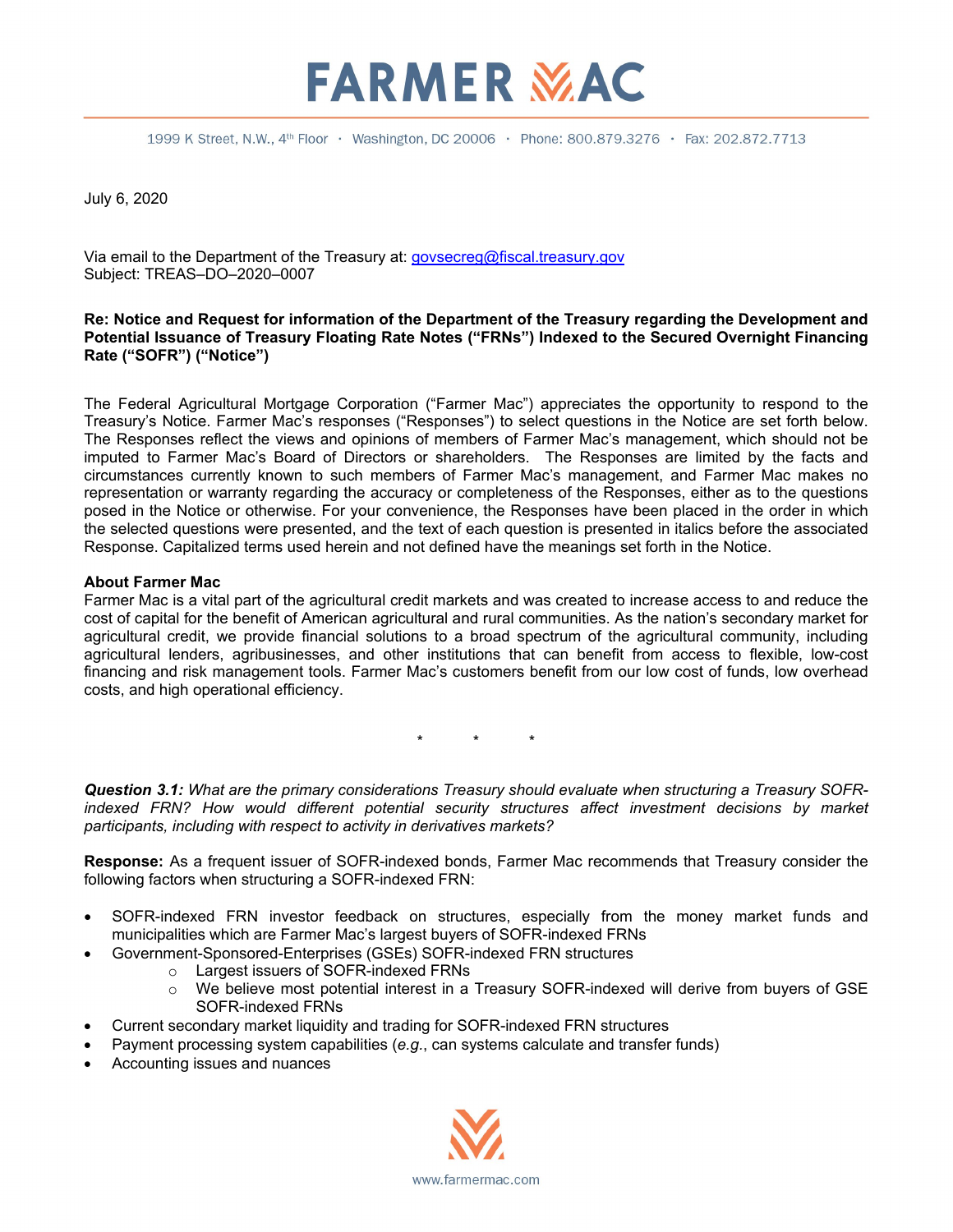## **FARMER MAC**

1999 K Street, N.W., 4<sup>th</sup> Floor · Washington, DC 20006 · Phone: 800.879.3276 · Fax: 202.872.7713

Farmer Mac is an end user of derivatives and has entered into SOFR-indexed derivatives. Based on our experience we recommend that the Treasury prioritize investor considerations over derivative market conformity. Given its role in the fixed income market, the Treasury's structure will likely become the SOFR-indexed FRN standard upon issuance. Current and potential SOFR-indexed investor feedback is crucial for market acceptance and liquidity.

*Question 3.5: Should interest on Treasury SOFR-indexed FRNs be calculated based on a simple average or a compounded average of SOFR? Should Treasury consider indexing the security to an average rate based on SOFR, such as those recently published by FRBNY as administrator for SOFR? If so, what would be the optimal averaging period for a SOFR-indexed FRN?*

**Response:** While the compounded rate of interest more accurately reflects the time value of money than a simple average, we found, based on discussions with investors and dealers, SOFR-indexed FRN investors resistant to its use over simple-average. Farmer Mac recommends the Treasury to prioritize SOFR-indexed FRN investor feedback in deciding between compounded and simple average.

Additionally, most SOFR-indexed FRN issuances are using an "in arrears" calculation methodology and averaging over a quarterly interest period. Farmer Mac recommends that Treasury conform to this methodology.

*Question 3.6: What coupon frequency should be used for a Treasury SOFR-indexed FRN? Note that the existing 13-week T-bill FRN pays coupons quarterly. Would a semi-annual, or other coupon frequency be preferred? When during the month should coupon and principal payments be made?*

**Response:** Along with other GSE issuers, Farmer Mac SOFR-indexed FRN issuances have been quarterly coupons and Farmer Mac recommends Treasury use a quarterly coupon.

*Question 3.7: Should the index rate for a Treasury SOFR-indexed FRN reset daily, weekly, or at some other frequency?*

**Response:** Farmer Mac, along with most SOFR-indexed issuers, has used daily resets (on U.S. Government Securities Business Days. Therefore, Farmer Mac recommends daily resets

*Question 3.8: Should a Treasury SOFR-indexed FRN incorporate a lockout (i.e., last k rates for an interest period set at SOFR k days before the period ends), a lookback or ''lag'' (i.e., for every day in the interest period, use SOFR from k days earlier), or a payment delay (i.e., coupon and principal payments made k days after the end of the interest period) in its structure? If so, what values would be appropriate for each attribute? Please explain relevant considerations for these features.*

**Response:** Farmer Mac, along with other GSE issuers, have used a lockout based on investor feedback. Farmer Mac recommends that Treasury prioritize SOFR-indexed FRN investor feedback in deciding between a lockout, lookback, or payment delay.

*Question 3.9: In light of FRBNY's data contingency procedures for the publication of SOFR, what contingency measures should Treasury consider incorporating into the terms of a SOFR-indexed FRN if SOFR, or an average rate based on SOFR, is temporarily unavailable or revised?*

**Response:** Farmer Mac recommends that the Treasury use recommended fallback language from the Alternative Reference Rates Committee (ARRC).